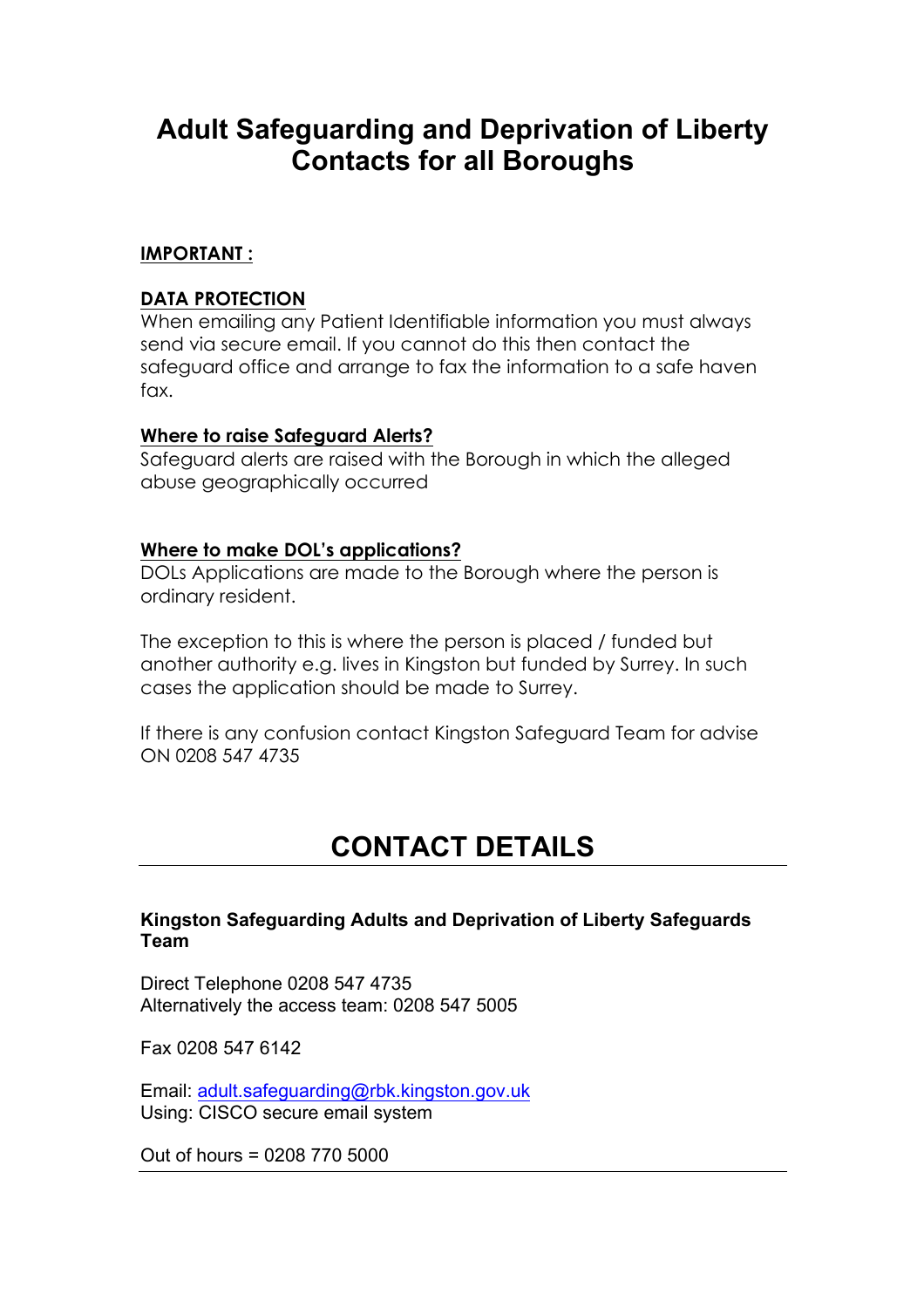# **Richmond Safeguarding Adults**

Telephone: 020 8891 7971

Fax: 0800 014 8359

Email: adultsocialservices@richmond.gov.uk Using: EGRESS secure email system

Out of hours = 0208 744 2442

# **Richmond Deprivation of Liberty Safeguards Team**

Telephone: 0208 831 6337

Fax: 08000 148629

Email: Dols@richmond.gov.uk Using: EGRESS secure email system

#### **Merton Safeguarding Adults**

Telephone: 0208 545 4430

Fax: 0208 274 5961 (operating 9-5)

Email: safeguarding.adults@merton.gov.uk.cjsm.net Using: The above email address but only from your NHS net account

Out of Hours = 0845 6189762

#### **Merton Deprivation of Liberty Safeguards Team**

Telephone 020 8545 3983 or 028 545 3967

NB Merton do not have a designated fax please call any of the above numbers or send the forms electronically

Email: safeguarding.adults@merton.gov.uk.cjsm.net Using: The above email address but only from your NHS net account

Also you can fill forms out and submit on line at: http://www.merton.gov.uk/health-social-care/adult-social-care/safeguardingadults/deprivation-of-liberty-safeguards.htm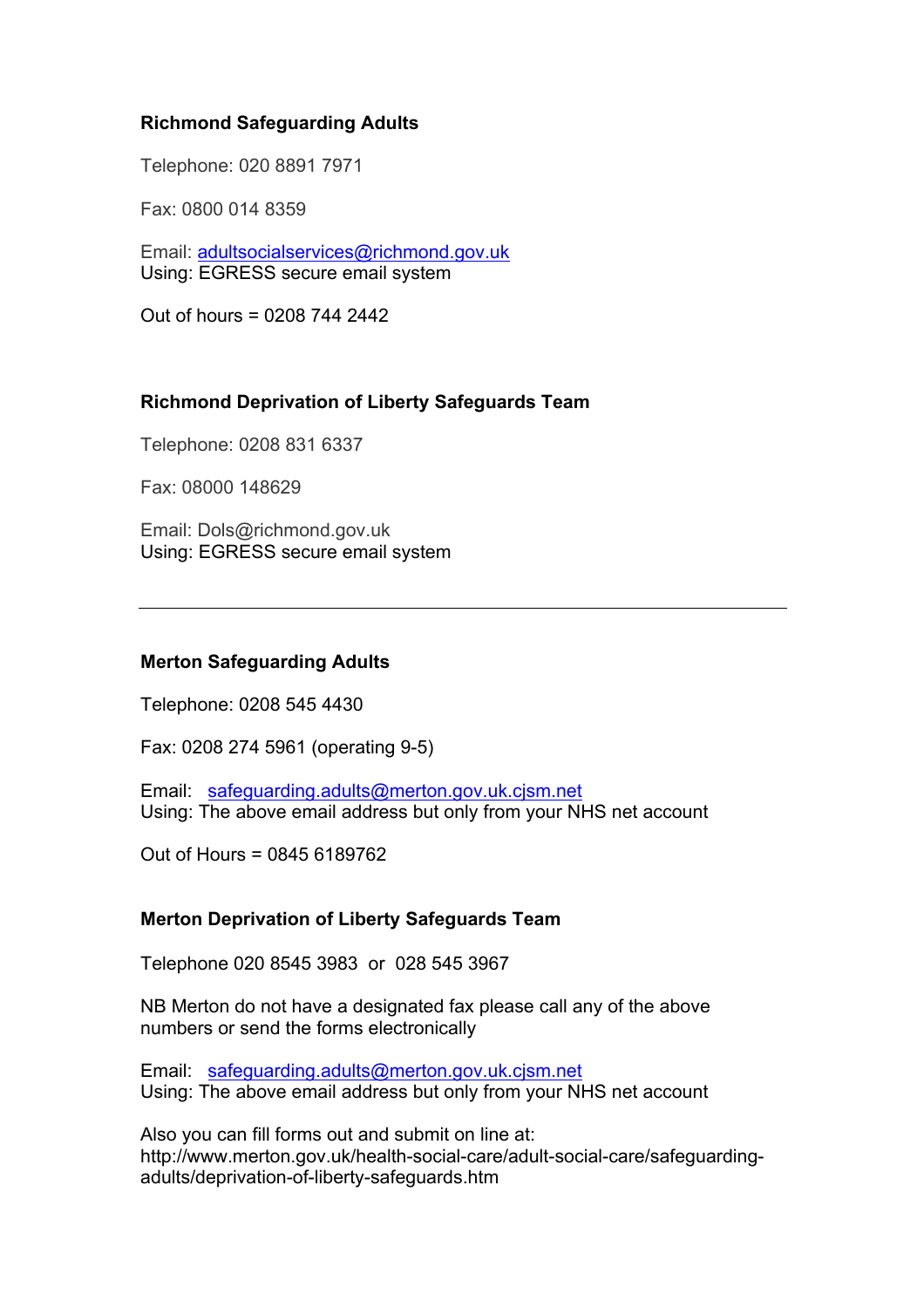#### **Surrey Safeguarding Adults Team**

Telephone: 0300 200 1005 Fax: 0208 541 7390 Email: contactcentre.adults@surreycc.gov.uk Using: EGRESS secure email system

Out of Hours = 01483 517898

**Surrey Deprivation of Liberty Safeguards Team** Tel: 01483 517644 Fax: 01483 517830 Email: dolsteam@surreycc.gov.uk Using: EGRESS secure email system

#### **Wandsworth Safeguarding Adults Team**

Telephone: 0208 871 5855 advice and consultation 0208 871 7707 for making alerts

Fax: 0208 871 7755

Email: safeguardingadults@wandsworth.gov.uk Using: EGRESS secure email system

Out of Hours = 0208 871 6000

#### **Wandsworth Deprivation of Liberty Safeguards Team**

Telephone: 020 8871 8701

Fax: 0208 871 7755

Email: DOLS@wandsworth.gov.uk Using: EGRESS secure email system